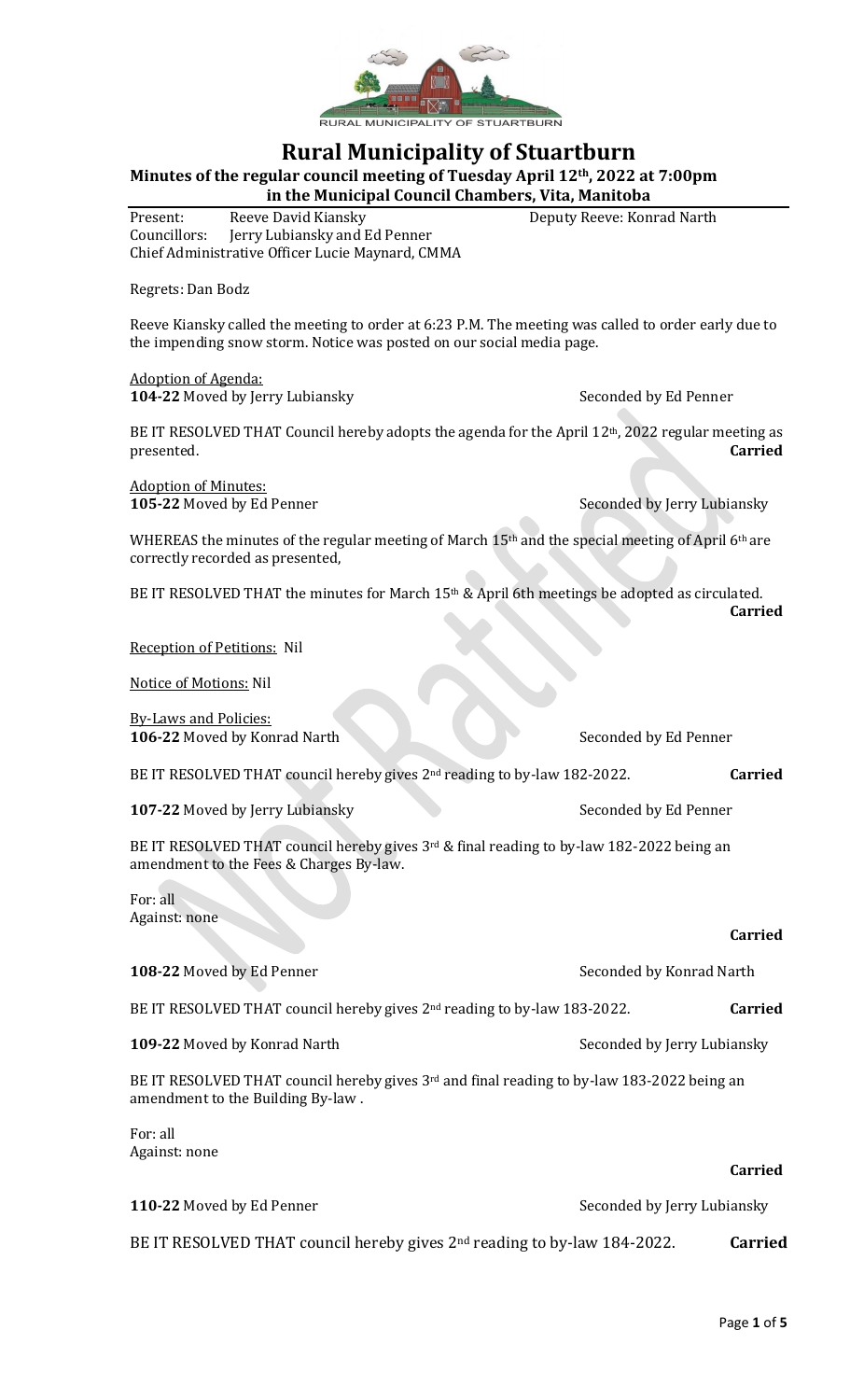**111-22** Moved by Jerry Lubiansky Seconded by Ed Penner

BE IT RESOLVED THAT council hereby gives 3<sup>rd</sup> and final reading to by-law 184-2022 being a bylaw restricting the Use of Municipal Resources in an Election.

For: all Against: none

| 112-22 Moved by Ed Penner                                                                                                                                                                                                                                   |                                                                                                                                                                                                                                                                                                                                               | Seconded by Jerry Lubiansky |                                                                                                                                                                                             |
|-------------------------------------------------------------------------------------------------------------------------------------------------------------------------------------------------------------------------------------------------------------|-----------------------------------------------------------------------------------------------------------------------------------------------------------------------------------------------------------------------------------------------------------------------------------------------------------------------------------------------|-----------------------------|---------------------------------------------------------------------------------------------------------------------------------------------------------------------------------------------|
|                                                                                                                                                                                                                                                             | BE IT RESOLVED THAT council approves the amended Tender and Procurement Policy.                                                                                                                                                                                                                                                               |                             | <b>Carried</b>                                                                                                                                                                              |
| 113-22 Moved by Konrad Narth                                                                                                                                                                                                                                |                                                                                                                                                                                                                                                                                                                                               | Seconded by Jerry Lubiansky |                                                                                                                                                                                             |
|                                                                                                                                                                                                                                                             | BE IT RESOLVED THAT council hereby approves the amended Accessible Customer Service Policy.                                                                                                                                                                                                                                                   |                             | <b>Carried</b>                                                                                                                                                                              |
| 114-22 Moved by Ed Penner                                                                                                                                                                                                                                   |                                                                                                                                                                                                                                                                                                                                               | Seconded by Jerry Lubiansky |                                                                                                                                                                                             |
|                                                                                                                                                                                                                                                             | BE IT RESOLVED THAT council hereby approves an Accessible Employment Policy.                                                                                                                                                                                                                                                                  |                             | <b>Carried</b>                                                                                                                                                                              |
| 115-22 Moved by Jerry Lubiansky                                                                                                                                                                                                                             |                                                                                                                                                                                                                                                                                                                                               | Seconded by Konrad Narth    |                                                                                                                                                                                             |
| under the Accessible Employment policy.                                                                                                                                                                                                                     | BE IT RESOLVED THAT council hereby approves an Individualized Accommodation Plan Policy                                                                                                                                                                                                                                                       |                             | <b>Carried</b>                                                                                                                                                                              |
| 116-22 Moved by Ed Penner                                                                                                                                                                                                                                   |                                                                                                                                                                                                                                                                                                                                               | Seconded by David Kiansky   |                                                                                                                                                                                             |
| Employment policy.                                                                                                                                                                                                                                          | BE IT RESOLVED THAT council hereby approves a Return-to-Work Policy under the Accessible                                                                                                                                                                                                                                                      |                             | <b>Carried</b>                                                                                                                                                                              |
| <u>Accounts:</u><br>117-22 Moved by Jerry Lubiansky                                                                                                                                                                                                         |                                                                                                                                                                                                                                                                                                                                               | Seconded by Konrad Narth    |                                                                                                                                                                                             |
| approved and paid as presented.                                                                                                                                                                                                                             | BE IT RESOLVED THAT cheques 20220255 - 20220346 inclusive, in the amount of \$124,386.18 be                                                                                                                                                                                                                                                   |                             | <b>Carried</b>                                                                                                                                                                              |
| 118-22 Moved by Ed Penner                                                                                                                                                                                                                                   |                                                                                                                                                                                                                                                                                                                                               | Seconded by Jerry Lubiansky |                                                                                                                                                                                             |
| BE IT RESOLVED THAT council hereby approves the financial statement for the period ending March<br><b>Carried</b><br>$31st$ , 2022 as presented.                                                                                                            |                                                                                                                                                                                                                                                                                                                                               |                             |                                                                                                                                                                                             |
| 119-22 Moved by Ed Penner                                                                                                                                                                                                                                   |                                                                                                                                                                                                                                                                                                                                               | Seconded by Jerry Lubiansky |                                                                                                                                                                                             |
| 20220347 - 20220354, be approved and paid as presented.                                                                                                                                                                                                     | BE IT RESOLVED THAT Council Indemnities and Expenses in the amount of \$3,715.85 cheques                                                                                                                                                                                                                                                      |                             | <b>Carried</b>                                                                                                                                                                              |
| Communications & Correspondence:<br>From<br>CAO<br>Public Works Manager<br>MB Good Roads Association<br><b>MARR</b><br><b>MB Good Roads Association</b><br>Canadian Public Works Assoc.<br>Canada Day Committee<br>N. Podolsky<br>MB Assoc. of MB Emergency | Subject<br>CAO Report from March 15th, 2022 to April 11th, 2022<br>PW Report from March 16th, 2022 to April 12th, 2022<br>half day seminar April 20th, 2022<br>Spring Workshop/Site Tour<br>two-day Seminar May 2022<br>2022 Mid Canada Snow Conference Oct 2022<br>Pancake Breakfast<br>request to reverse interest and returned cheque fees |                             | Disposition<br>Resolution #120-22<br>Resolution #121-22<br>Resolution #122-22<br>Resolution #123-22<br>Resolution #124-22<br>Resolution #125-22<br>Resolution #126-22<br>Resolution #127-22 |

Coordinators 2022 Membership Resolution #128-22 Canadian Assoc. of MB Municipal Administrators Long Service Recognition Awards Program Resolution #129-22 D&A Klassen approach request SE 1-2-6E Resolution #130-22 R. Walford approach request 237 Home St. Resolution # 134-22 AMM June district resolutions<br>
The district resolutions<br>
Invite to South Eastman Region Investment Attraction Training Resolution # Invite to South Eastman Region Investment Attraction Training Resolution #131-22

**Carried**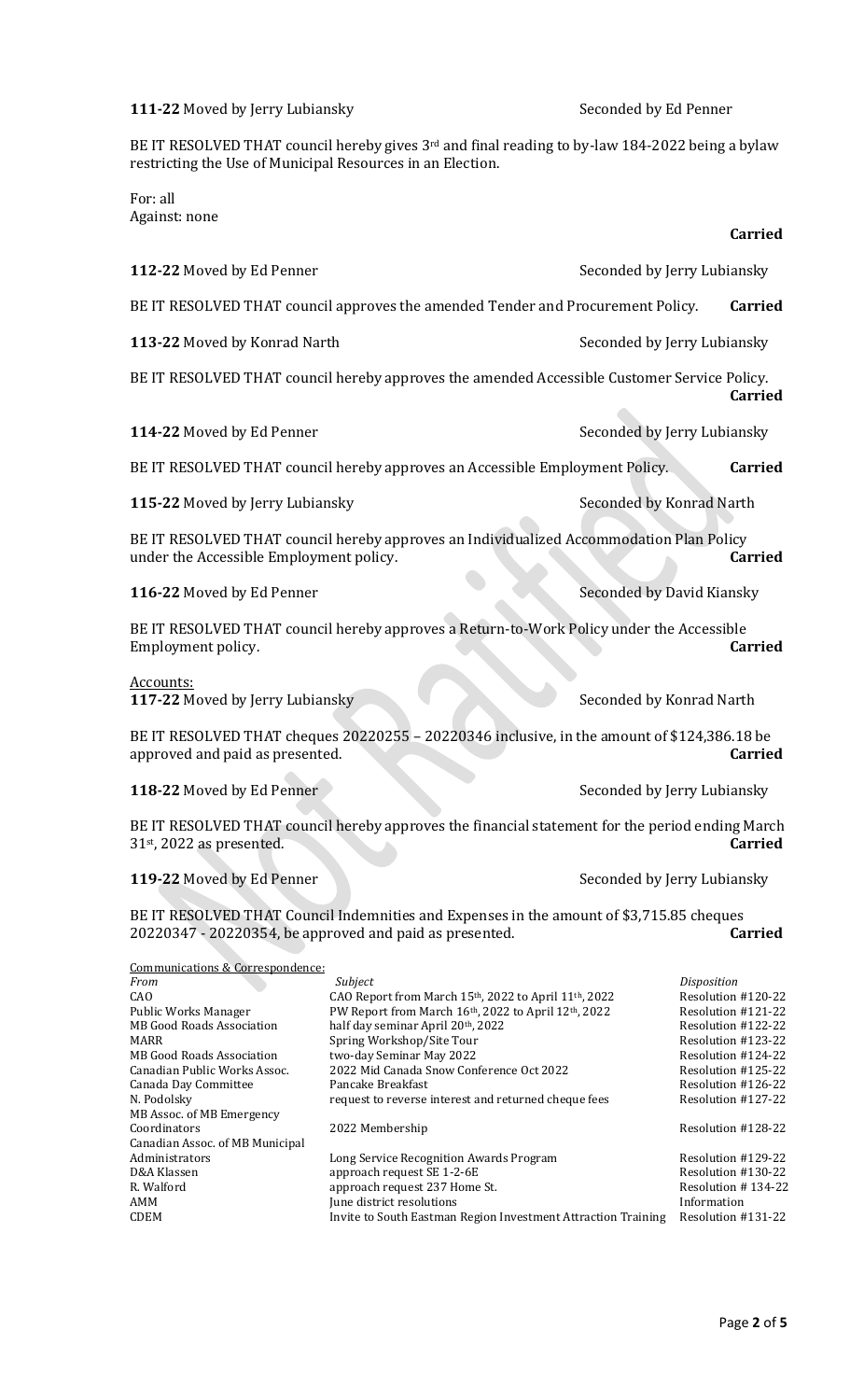# **120-22** Moved by Konrad Narth Seconded by Jerry Lubiansky

BE IT RESOLVED THAT Council hereby accepts the CAO report dated March  $15<sup>th</sup>$ , 2022 to April  $11<sup>th</sup>$ , 2022 as presented. **Carried**

BE IT RESOLVED THAT Council hereby accepts the Public Works Manager's report dated March 16<sup>th</sup>, 2022 to April 12th, 2022 as presented. **Carried**

#### **122-22** Moved by Ed Penner Seconded by Konrad Narth

BE IT RESOLVED THAT Council hereby authorizes the PWM to attend the MB Good Roads Association half day seminar on April 20<sup>th</sup>, 2022 in in Brandon, MB with related expenses to be paid by the RM. **Carried**

**123-22** Moved by Ed Penner Seconded by Jerry Lubiansky

BE IT RESOLVED THAT Council hereby authorizes the PWM and Landfill Attendant to attend the MARR spring workshop/site tour on April 28<sup>th</sup>, 2022 in Steinbach, MB with related expenses to be paid by the RM. **Carried**

**124-22** Moved by Konrad Narth Seconded by Jerry Lubiansky

BE IT RESOLVED THAT Council hereby authorizes the PWM to attend the MB Good Roads Association tow day managing and maintaining gravel roads seminar in Pierson or Grandview, MB on May 3rd & 4th OR May 10th & 11th, 2022 with related expenses to be paid by the RM. **Carried**

**125-22** Moved by Ed Penner Seconded by Jerry Lubiansky

BE IT RESOLVED THAT Council hereby authorizes the PWM to attend the 2022 Mid Canada Snow Conference in Winnipeg, MB on October 27th & 28th, 2022 with related expenses to be paid by the RM. **Carried**

**126-22** Moved by Ed Penner Seconded by Jerry Lubiansky

BE IT RESOLVED THAT Council hereby agrees to sponsor the pancake breakfast during the Canada Events with Fire department personnel volunteering to prepare and serve the breakfast. **Carried**

**127-22** Moved by Ed Penner Seconded by Jerry Lubiansky

BE IT RESOLVED THAT Council hereby denies Mr. N. Podolsky's request to reverse returned cheque fee and interest accumulated on roll 124500. **Carried**

**128-22** Moved by Konrad Narth Seconded by Jerry Lubiansky

BE IT RESOLVED THAT Council hereby renews their membership with MB Association of Municipal Emergency Coordinators for 2022. **Carried**

**129-22** Moved by Ed Penner Seconded by Konrad Narth

BE IT RESOLVED THAT Council hereby congratulates CAO Lucie Maynard on achieving 20 years of municipal service in a management capacity. **Carried**

**130-22** Moved by Ed Penner Seconded by Konrad Narth

BE IT RESOLVED THAT Council hereby approves D&A Klassen's approach request on newly subdivided parcel in SE 1-2-6E per the amended culvert and driveway policy with installation to be done under the supervision of the RM. **Carried**

**131-22** Moved by Ed Penner Seconded by Jerry Lubiansky

BE IT RESOLVED THAT Council hereby authorizes the CAO or ACAO to attend CDEM's Foreign Direct Investment Training on June 7th, 2022 in Otterburne, MB with related expenses to be paid by the RM. **Carried**

**121-22** Moved by Ed Penner Seconded by Jerry Lubiansky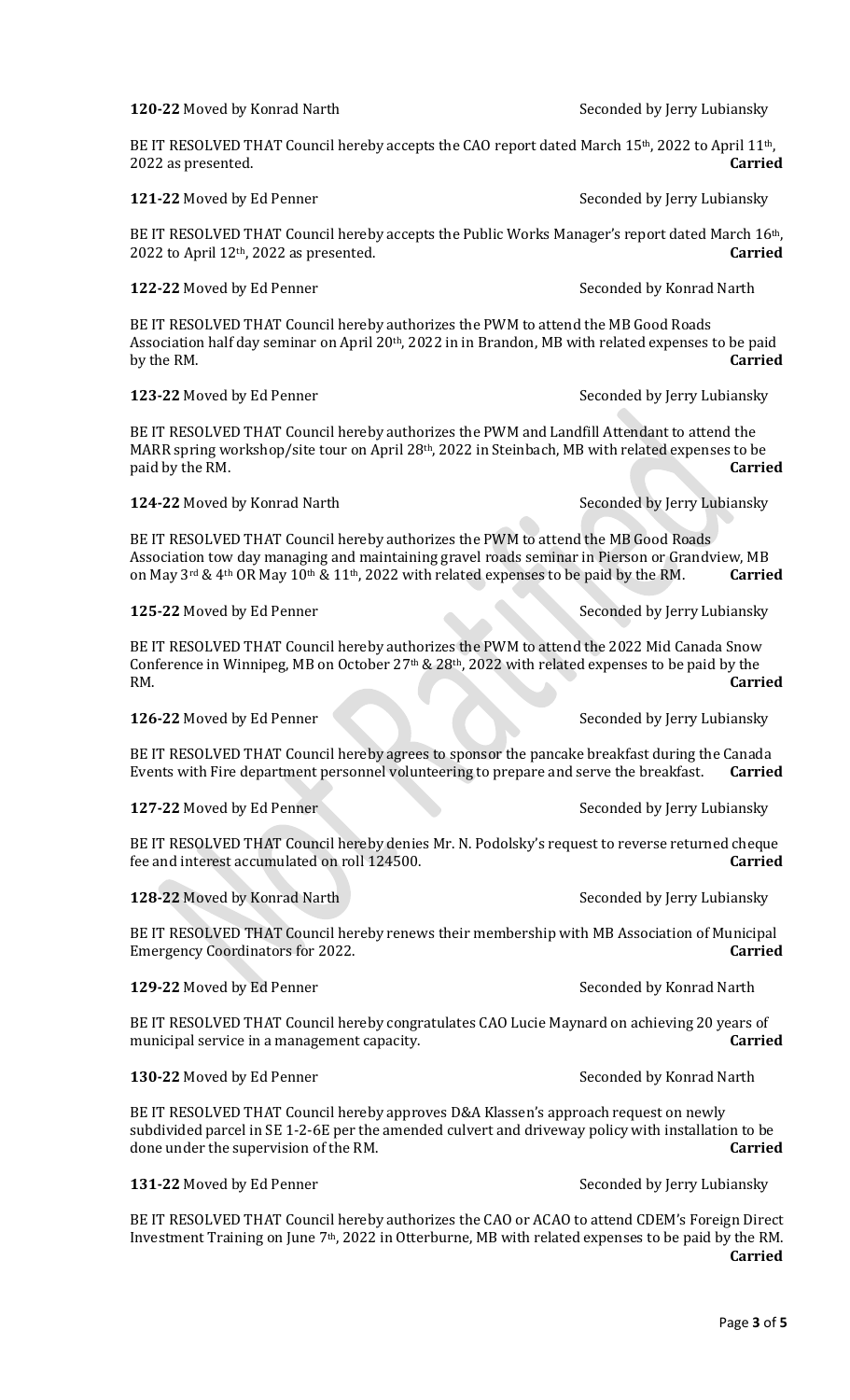#### Public Hearings: *Reeve Kiansky opens the public hearing portion of the meeting at 7:00 pm*

*CAO presents the application*.

| Application:     | C <sub>1</sub> -22-109800                                                  |
|------------------|----------------------------------------------------------------------------|
| Owner/Applicant: | Rachel Walford                                                             |
| Proposal:        | To allow the location of a modular home in the general development "GD"    |
|                  | Zone where a conditional use is required for the purpose of establishing a |
|                  | permanent residence for a family member.                                   |
| Area affected:   | Lot 30 Plan 4847, 237 Home Street, Vita, MB                                |

*CAO advises that no objections were received. Reeve Kiansky opens the session for discussion. The applicant is present to answer any questions council may have.*

#### *CAO presents the next application*.

| Application:     | C <sub>2</sub> -22-117200                                              |
|------------------|------------------------------------------------------------------------|
| Owner/Applicant: | Vogt Building Construction (2012) Inc.                                 |
| Proposal:        | To allow a planned unit development in the "GD" - General Development  |
|                  | Zone for the purpose of building five 4-plexes (20 Units total) on the |
|                  | property.                                                              |
| Area affected:   | Lot 2 Plan 47673, 1st Street West                                      |

*CAO advises that no objections were received. Reeve Kiansky opens the session for discussion. The applicants are present to answer any questions council may have*

*Reeve Kiansky closes the hearing portion of the meeting at 7:21p.m.*

**132-22** Moved by Jerry Lubiansky Seconded by Konrad Narth

BE IT RESOLVED THAT Council hereby approves C1-22-109800 as applied by R. Walford. **Carried**

## **133-22** Moved by Ed Penner Seconded by Konrad Narth

BE IT RESOLVED THAT Council hereby approves C2-22-117200 as applied by Vogt Building Construction (2012) Inc. with conditions:

• That the applicants pay the low-pressure sewer connection fees for each of the units.

**Carried**

# **134-22** Moved by Ed Penner Seconded by Jerry Lubiansky

BE IT RESOLVED THAT Council hereby approves R. Walford's approach request at 237 Home Street per the amended culvert and driveway policy with installation to be done under the supervision of the RM. **Carried**

#### Delegations:

## **Allison Driedger, Bluestem Development**

Allison came before council to do a final review of the draft zoning by-law prior to sending the draft to the Province for circulation and commenting.

## Reports/Minutes from Committees:

**135-22** Moved by Jerry Lubiansky Seconded by Konrad Narth

BE IT RESOLVED THAT Council accepts the reports/minutes from the following committees:

- Vita Community Stakeholders Meeting Minutes of February 14th, 2022
- BPPS Meeting Minutes of March 9th, 2022
- Economic Development & Tourism Manager's report for March, 2022
- PSWB Meeting Minutes of April 5th, 2022
- Weed Building Inspector report of April 5th, 2022

**Carried**